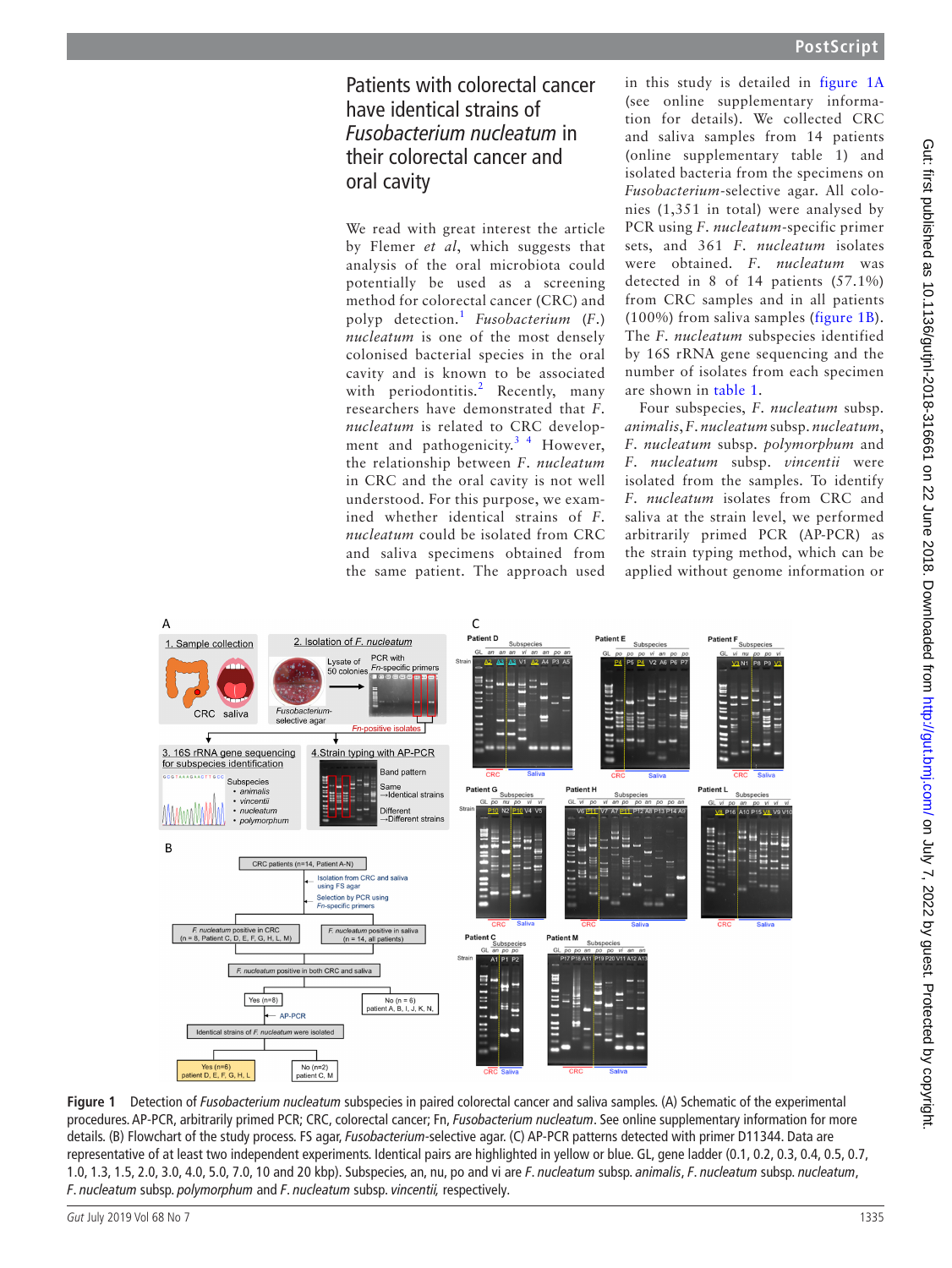| Subspecies and strains detected in each patient<br>Table 1 |                           |              |                  |              |                  |                |                  |              |                  |              |                  |                |                  |                |                  |              |
|------------------------------------------------------------|---------------------------|--------------|------------------|--------------|------------------|----------------|------------------|--------------|------------------|--------------|------------------|----------------|------------------|----------------|------------------|--------------|
| Fusobacterium<br>nucleatum<br>subspecies                   | <b>Number of isolates</b> |              |                  |              |                  |                |                  |              |                  |              |                  |                |                  |                |                  |              |
|                                                            | <b>Patient C</b>          |              | <b>Patient D</b> |              | <b>Patient E</b> |                | <b>Patient F</b> |              | <b>Patient G</b> |              | <b>Patient H</b> |                | <b>Patient L</b> |                | <b>Patient M</b> |              |
|                                                            | <b>CRC</b>                | Saliva CRC   |                  | Saliva       | <b>CRC</b>       | Saliva         | <b>CRC</b>       | Saliva       | <b>CRC</b>       | Saliva       | <b>CRC</b>       | Saliva         | <b>CRC</b>       | Saliva         | <b>CRC</b>       | Saliva       |
| animalis                                                   |                           |              |                  |              |                  |                |                  |              |                  |              |                  |                |                  |                |                  |              |
| Strain A1                                                  | 21                        | $\pmb{0}$    |                  |              |                  |                |                  |              |                  |              |                  |                |                  |                |                  |              |
| Strain A2                                                  |                           |              | $13*$            | $3*$         |                  |                |                  |              |                  |              |                  |                |                  |                |                  |              |
| Strain A3                                                  |                           |              | $1*$             | $5*$         |                  |                |                  |              |                  |              |                  |                |                  |                |                  |              |
| Strain A4                                                  |                           |              | $\pmb{0}$        | $\mathbf{1}$ |                  |                |                  |              |                  |              |                  |                |                  |                |                  |              |
| Strain A5                                                  |                           |              | 0                | $\sqrt{2}$   |                  |                |                  |              |                  |              |                  |                |                  |                |                  |              |
| Strain A6                                                  |                           |              |                  |              | $\pmb{0}$        | $\mathbf{1}$   |                  |              |                  |              |                  |                |                  |                |                  |              |
| Strain A7                                                  |                           |              |                  |              |                  |                |                  |              |                  |              | $\pmb{0}$        | $\overline{2}$ |                  |                |                  |              |
| Strain A8                                                  |                           |              |                  |              |                  |                |                  |              |                  |              | $\pmb{0}$        | $\mathbf{1}$   |                  |                |                  |              |
| Strain A9                                                  |                           |              |                  |              |                  |                |                  |              |                  |              | $\pmb{0}$        | 1              |                  |                |                  |              |
| Strain A10                                                 |                           |              |                  |              |                  |                |                  |              |                  |              |                  |                | $\pmb{0}$        | 3              |                  |              |
| Strain A11                                                 |                           |              |                  |              |                  |                |                  |              |                  |              |                  |                |                  |                | $\mathbf{1}$     | $\pmb{0}$    |
| Strain A12                                                 |                           |              |                  |              |                  |                |                  |              |                  |              |                  |                |                  |                | $\pmb{0}$        | $\mathbf{1}$ |
| Strain A13                                                 |                           |              |                  |              |                  |                |                  |              |                  |              |                  |                |                  |                | $\pmb{0}$        | $\mathbf{1}$ |
| nucleatum                                                  |                           |              |                  |              |                  |                |                  |              |                  |              |                  |                |                  |                |                  |              |
| Strain N1                                                  |                           |              |                  |              |                  |                | 11               | $\bf 0$      |                  |              |                  |                |                  |                |                  |              |
|                                                            |                           |              |                  |              |                  |                |                  |              |                  |              |                  |                |                  |                |                  |              |
| Strain N2                                                  |                           |              |                  |              |                  |                |                  |              | $\mathbf{1}$     | $\pmb{0}$    |                  |                |                  |                |                  |              |
| polymorphum                                                |                           |              |                  |              |                  |                |                  |              |                  |              |                  |                |                  |                |                  |              |
| Strain P1                                                  | $\pmb{0}$                 | $\mathbf{1}$ |                  |              |                  |                |                  |              |                  |              |                  |                |                  |                |                  |              |
| Strain P2                                                  | 0                         | $\mathbf{1}$ |                  |              |                  |                |                  |              |                  |              |                  |                |                  |                |                  |              |
| Strain P3                                                  |                           |              | $\pmb{0}$        | $\mathbf{1}$ |                  |                |                  |              |                  |              |                  |                |                  |                |                  |              |
| Strain P4                                                  |                           |              |                  |              | $1*$             | $5*$           |                  |              |                  |              |                  |                |                  |                |                  |              |
| Strain P5                                                  |                           |              |                  |              | $\pmb{0}$        | $\overline{3}$ |                  |              |                  |              |                  |                |                  |                |                  |              |
| Strain P6                                                  |                           |              |                  |              | $\pmb{0}$        | $\mathbf{1}$   |                  |              |                  |              |                  |                |                  |                |                  |              |
| Strain P7                                                  |                           |              |                  |              | $\pmb{0}$        | $\mathbf{1}$   |                  |              |                  |              |                  |                |                  |                |                  |              |
| Strain P8                                                  |                           |              |                  |              |                  |                | $\pmb{0}$        | 3            |                  |              |                  |                |                  |                |                  |              |
| Strain P9                                                  |                           |              |                  |              |                  |                | $\pmb{0}$        | $\mathbf{1}$ |                  |              |                  |                |                  |                |                  |              |
| Strain P10                                                 |                           |              |                  |              |                  |                |                  |              | $47*$            | $3*$         |                  |                |                  |                |                  |              |
| Strain P11                                                 |                           |              |                  |              |                  |                |                  |              |                  |              | $1*$             | $3*$           |                  |                |                  |              |
| Strain P12                                                 |                           |              |                  |              |                  |                |                  |              |                  |              | $\pmb{0}$        | 5              |                  |                |                  |              |
| Strain P13                                                 |                           |              |                  |              |                  |                |                  |              |                  |              | $\pmb{0}$        | 1              |                  |                |                  |              |
| Strain P14                                                 |                           |              |                  |              |                  |                |                  |              |                  |              | $\pmb{0}$        | $\overline{2}$ |                  |                |                  |              |
| Strain P15                                                 |                           |              |                  |              |                  |                |                  |              |                  |              |                  |                | $\mathbf{0}$     | $\overline{7}$ |                  |              |
| Strain P16                                                 |                           |              |                  |              |                  |                |                  |              |                  |              |                  |                | $\mathbf{1}$     | $\pmb{0}$      |                  |              |
| Strain P17                                                 |                           |              |                  |              |                  |                |                  |              |                  |              |                  |                |                  |                | 43               | $\pmb{0}$    |
| Strain P18                                                 |                           |              |                  |              |                  |                |                  |              |                  |              |                  |                |                  |                | $\overline{3}$   | $\pmb{0}$    |
| Strain P19                                                 |                           |              |                  |              |                  |                |                  |              |                  |              |                  |                |                  |                | $\pmb{0}$        | 26           |
| Strain P20                                                 |                           |              |                  |              |                  |                |                  |              |                  |              |                  |                |                  |                | $\pmb{0}$        | $\,8\,$      |
| Strain P21                                                 |                           |              |                  |              |                  |                |                  |              |                  |              |                  |                |                  |                | $\pmb{0}$        | $\mathbf{1}$ |
| vincentii                                                  |                           |              |                  |              |                  |                |                  |              |                  |              |                  |                |                  |                |                  |              |
| Strain V1                                                  |                           |              | $\pmb{0}$        | $\mathsf 3$  |                  |                |                  |              |                  |              |                  |                |                  |                |                  |              |
| Strain V2                                                  |                           |              |                  |              | $\pmb{0}$        | $\overline{2}$ |                  |              |                  |              |                  |                |                  |                |                  |              |
| Strain V3                                                  |                           |              |                  |              |                  |                | $2^*$            | $2^{\star}$  |                  |              |                  |                |                  |                |                  |              |
| Strain V4                                                  |                           |              |                  |              |                  |                |                  |              | $\pmb{0}$        | 3            |                  |                |                  |                |                  |              |
| Strain V5                                                  |                           |              |                  |              |                  |                |                  |              | $\mathbf 0$      | $\mathbf{1}$ |                  |                |                  |                |                  |              |
| Strain V6                                                  |                           |              |                  |              |                  |                |                  |              |                  |              | 48               | $\bf{0}$       |                  |                |                  |              |
| Strain V7                                                  |                           |              |                  |              |                  |                |                  |              |                  |              | $\pmb{0}$        | 21             |                  |                |                  |              |
| Strain V8                                                  |                           |              |                  |              |                  |                |                  |              |                  |              |                  |                | $32*$            | $1*$           |                  |              |
| Strain V9                                                  |                           |              |                  |              |                  |                |                  |              |                  |              |                  |                | $\pmb{0}$        | $\mathbf{1}$   |                  |              |
| Strain V10                                                 |                           |              |                  |              |                  |                |                  |              |                  |              |                  |                | $\pmb{0}$        | $\mathbf{1}$   |                  |              |
| Strain V11                                                 |                           |              |                  |              |                  |                |                  |              |                  |              |                  |                |                  |                | $\pmb{0}$        | $\,$ 6 $\,$  |

Strain P21 did not grow from stock.

\*Strains detected from both specimens.